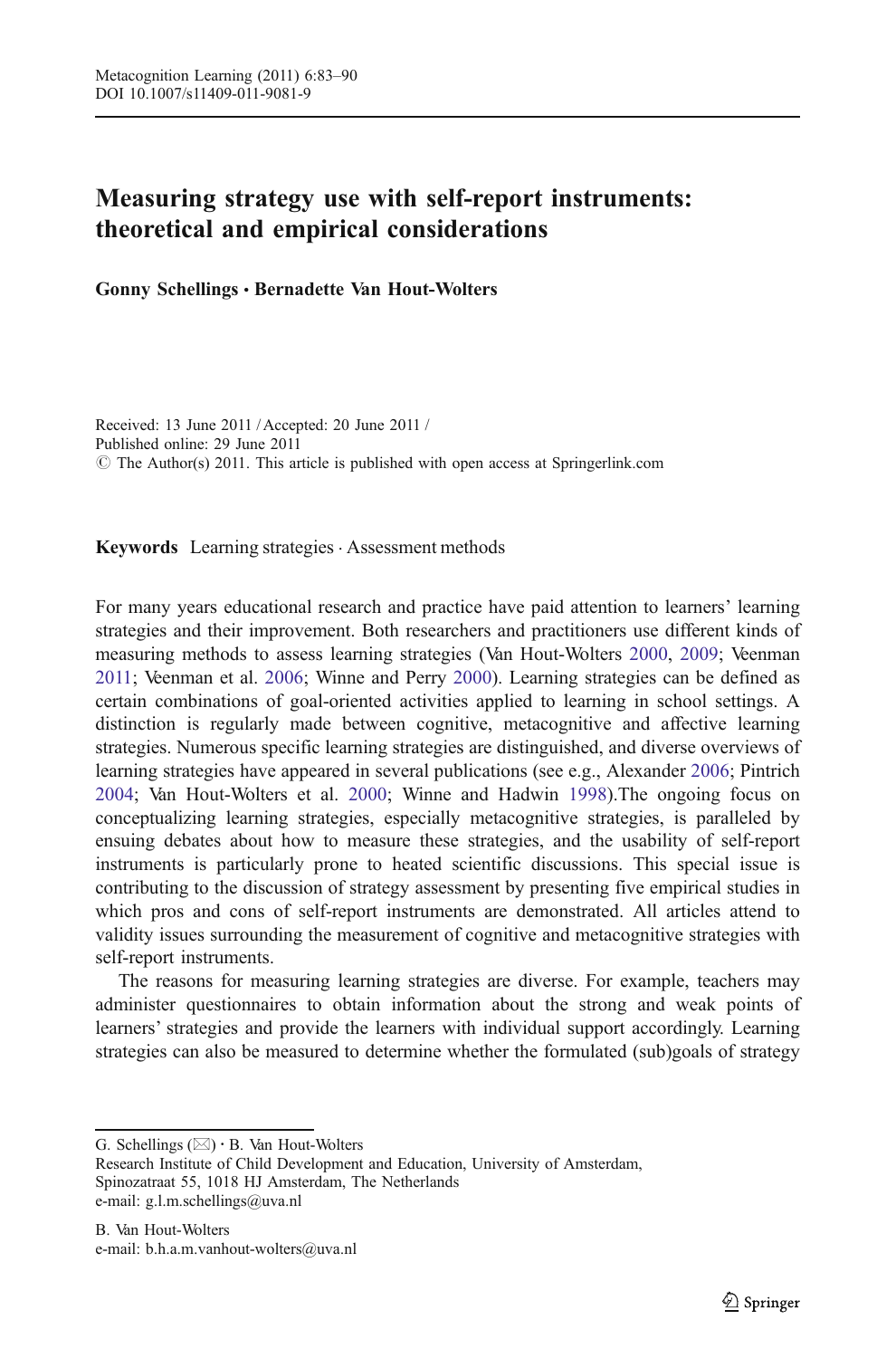instruction have been reached (see e.g., Mevarech and Fridkin [2006](#page-6-0); Aarnoutse and Schellings [2003\)](#page-6-0). Furthermore, measuring methods are used in non-evaluative ways; for example, in exploring learning strategies that are executed during studying expository texts (e.g., Schellings et al. [2006](#page-6-0)), or to examine whether specific strategies are related to the learning results in a certain type of learning task (e.g., Broekkamp and Van Hout-Wolters [2007;](#page-6-0) Hadwin et al. [2001](#page-6-0); Van der Stel and Veenman [2008](#page-6-0)).These different goals for measuring learning strategies can render different conditions (i.e. methodological or practical) to which measuring methods must adhere. Before introducing the research papers in this special issue, we present some issues surrounding the decision to administer selfreport instruments in educational practice; next we discuss methodological considerations in self-report instrument research.

## Administering self-report instruments: considerations in selection

Self-report and Likert-type instruments constitute regular methods of measuring learning strategies (e.g. Van Hout-Wolters [2009](#page-6-0); Veenman [2011](#page-6-0)). The most common characteristic of self-reports is that learners themselves classify or deduce their own activities. The advantages of self-reports, for example questionnaires, are obvious: the learners are not disturbed during their learning activities and questionnaires are easy to administer in largescale testing. The disadvantages, however, may be that learners are not able to accurately recollect what they have done (Veenman [2005\)](#page-6-0).

Notwithstanding the methodological drawbacks of self-report instruments, these instruments are widely used without in depth consideration of the nature and quality of these measures to uncover individuals' learning behavior. Well-known questionnaires do differ in content (cf. Muis et al. [2007\)](#page-6-0). In administering a self-report instrument, it is important not to simply select a popular one (e.g., MSLQ, Pintrich and De Groot [1990](#page-6-0); MAI, Schraw and Dennison [1994](#page-6-0)), but to question exactly which learning strategies have to be measured and which learning strategies are measured by the chosen instrument (cf. Van Hout-Wolters [2009\)](#page-6-0). Furthermore, it is important for the selection of an appropriate self-report instrument to know at which specific learning task it is aimed. And, additionally important, that this specific learning task is representative of the tasks that will be generalised.

After defining the aims of the measurement, i.e. which learning strategies are to be measured for which learning tasks, the use of a self-report instrument faces other methodological requirements, such as the standard requirements of validity and reliability (cf. Cohen et al. [2007](#page-6-0); Winne et al. [2002\)](#page-7-0). Additionally, the issue of the generalisability of measuring methods is important. Winne and Perry's [\(2000](#page-7-0)) point of departure is that 'every measurement is a sample of behavior'. All answers to questionnaires and interviews can be regarded as 'selections of information from memory' and much remains unrevealed. For example, which learning situation does a learner have in mind when he is completing a general learning strategy questionnaire? How does the learner perceive the importance or the frequency of his learning strategy? However, the issue of generalisability is present for all kinds of measuring methods rather than an exclusive issue for self-report questionnaires. For example, if a learner in a think-aloud session does not mention a certain learning activity (e.g. integrating information) the questions of whether he is unable to do this, whether he can do this but does not think of doing so, or whether he can do it but decides not to do it here remain. A methodological point of discussion, therefore, is that too little is known about how measuring methods and self-report instruments in particular lead to responses and how we should interpret them (Van Hout-Wolters [2009](#page-6-0)).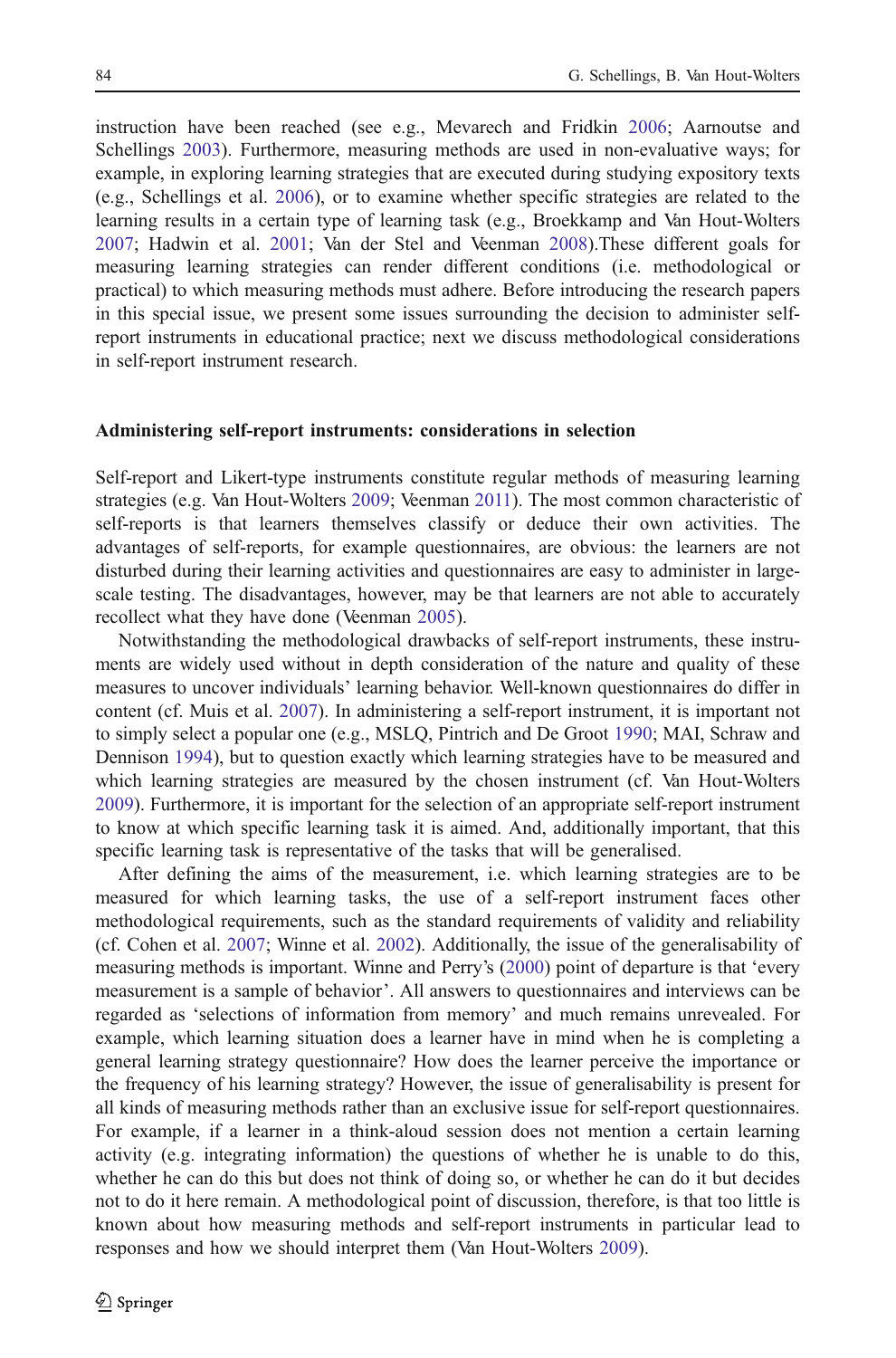Apart from the methodological considerations, self-report instruments are often used because of their practical usefulness. Particularly when teachers or tutors are selecting a measuring method for their own school practice, they usually choose Likert-type scales. But also in research, practical considerations lead to administering self-report measures; for example, the size of the sample, and the age and ability of learners. When group measurement is the point of departure, then often not oral, but written or digital self-reports are gathered because these instruments take much less time in entire classes or larger groups than individual measuring methods. Moreover, the processing of the self-report data (especially questionnaires) is also less labor-intensive and cost-effective.

Because self-report instruments have their strong and their flawed points, many researchers recommend using a combination of measuring methods. For example, Dinsmore et al. [\(2008](#page-6-0)) conclude about the "measurement conundrum" found in their review of 255 studies that neither quantitative (e.g., self-report surveys) nor qualitative approaches (e.g., think-aloud studies) will suffice to reveal the self-regulated learning strategies, but that some combination may be required. With this *multi-method use*, also known as mixed methods or triangulation (Burke Johnson and Onwuegbuzie [2004;](#page-6-0) Winne and Perry [2000\)](#page-7-0), the power of each method is taken to obtain a broad picture and deep insight into learners' learning strategies. However, different types of measuring methods may lead to a variety of results and the question of how to judge them arises. Do some results have greater value than others and could these results be combined? Additionally, using a multi-method design and interpreting the combination of data may become a rather labor-intensive and cost-consuming undertaking.

# Examining self-report instruments: methodological considerations

The previous paragraphs dealt with choosing an appropriate instrument for measuring learning strategies (especially self-report instruments or questionnaires), but the measurement itself is increasingly becoming the topic of research and scientific publications. Greene and Azevedo [\(2010](#page-6-0)) mention the appearance of a number of special issues of educational or learning science journals that are dedicated to the discussion of how selfregulated learning processing, in general, should be conceptualized and the implications of those conceptualizations for measurement. Also at several conferences many papers are presented and symposia are organized around this topic of methods for measuring cognitive and metacognitive processing in learning settings. For example, at the biennial EARLIconference 2009 in Amsterdam, there were two symposia organized about measuring (meta)cognitive learning strategies and multi-method approaches in assessing self-regulated learning. The validity of a questionnaire's data is especially challenged: learners may not be able to accurately report what they generally do or what they have done in finishing an assignment; or questionnaires may measure the learners' perception rather than strategies actually performed (cf. Richardson [2004;](#page-6-0) Perry and Winne [2006](#page-6-0)). Veenman ([2005](#page-6-0), [2011\)](#page-6-0) argues that the utility of off-line methods such as self-report instruments should be reconsidered and, for the time being, on-line methods should be preferred. Off-line methods show low concurrent validity with on-line measures and they do not predict learning outcomes very well. Accordingly, Veenman assumes that self-reports do not measure actual activities performed, rather that they might assess knowledge of those activities. Furthermore, such knowledge does not need to imply that learners will actually apply those activities.

Notwithstanding this criticism, we believe that the possibilities of large-scale testing and the practical usefulness should not be underestimated. Each method may have its own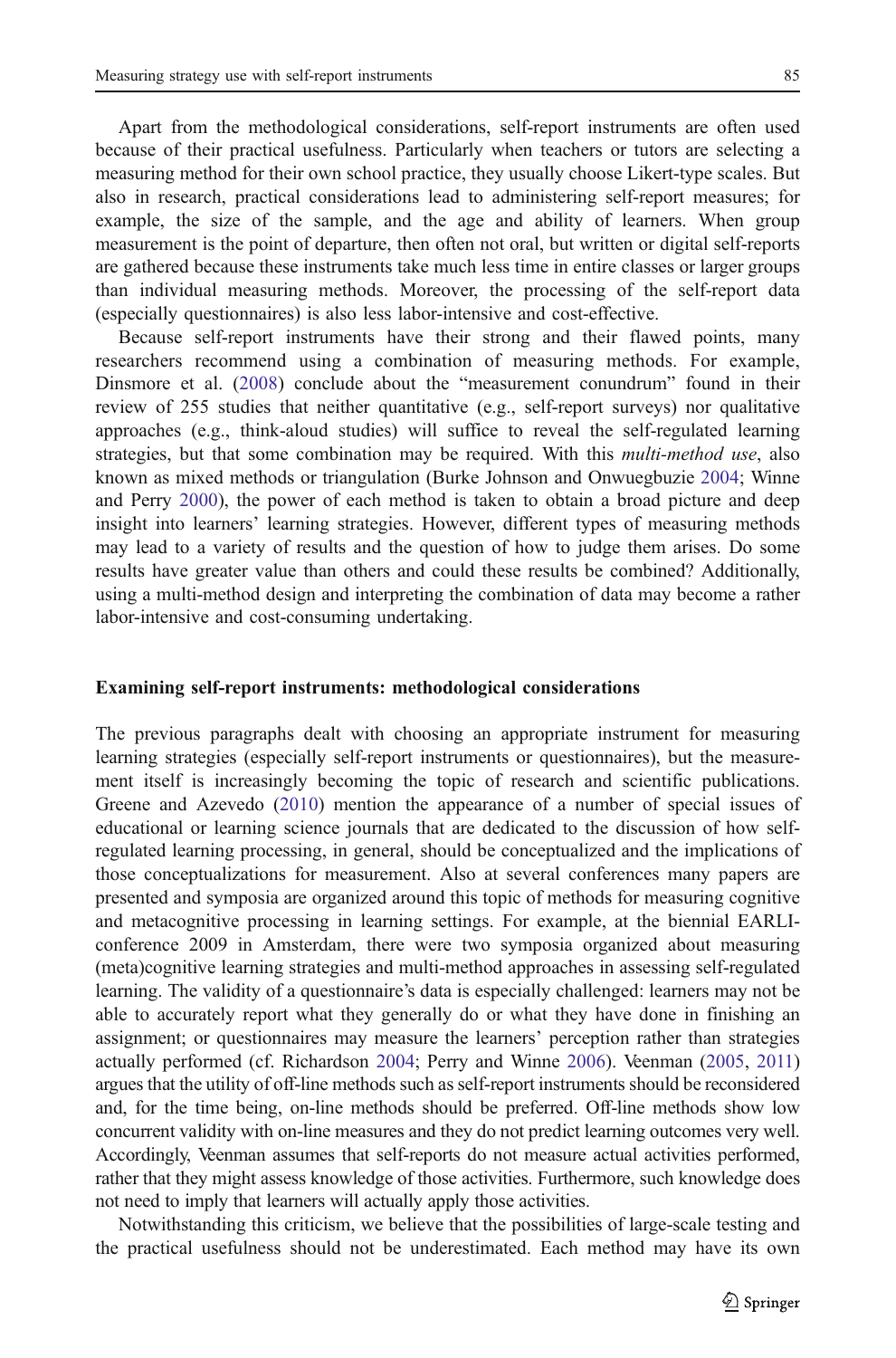quality, but further research is needed to develop more precise measures. This type of research may not only be aimed at comparing different methods in one research design (i.e., multi-method research), but also at the characteristics of self-report instruments in order to improve the instruments or to construct alternative assessment measures with the advantages of self-reports.

In *multi-method research* (cf. e.g., Veenman [2005;](#page-6-0) Winne and Perry [2000\)](#page-7-0) the goal is to gain more insight into the strengths and weaknesses of the individual methods that are administered within one research design. That is to say, the instruments are provided to the same participants in the same learning situation. In comparing different instruments, the methodological issues of interest concern convergent validity, discriminant validity, method bias in the instrument itself, significant method variance, and measures of calibration. Besides, multi-method research should not be limited to the analyses of total scores of measuring methods and to correlation analyses. High correlations could, after all, be ascribed to background factors. The measuring methods to be compared should also entail the measurement of the same specific learning strategies in a similar learning situation. So this type of research should be deepened; that is to say, more sophisticated designs and analyses in comparing the instruments should be taken into account. On the basis of this type of multi-method research self-report instruments could be improved. And it will also render more theoretical insight into the field of metacognition and self-regulated learning behavior (cf. Dinsmore, et al. [2008;](#page-6-0) Veenman, et al. [2006;](#page-6-0) Winne and Perry [2000\)](#page-7-0).

Another line of research to improve the self-report instruments is examining the measuring characteristics of the self-reports. In the first place, one must have a clear idea of what the self-report instruments are measuring, since they differ in content as Muis and her colleagues ([2007\)](#page-6-0) found in their study. Four facets of self-regulated learning they conceptually identified as common constructs across three popular questionnaires appeared to be empirically disparate. At the same time, researchers question the preference of measuring learning activities during the learner's learning (on-line) or apart from it (off-line, that is, when the learner is not learning) as in self-report instruments. The key difference in measurement may not be the "real task-involvement" but the "task-specific reporting". Most self-report instruments, especially the questionnaires, concern very broad-brush measures that seek to generalize across multiple times and situations, as well as across cognitive, motivational, emotional and behavioral domains (cf. Muis, et al. [2007;](#page-6-0) Richardson [2004\)](#page-6-0). Accordingly, Dinsmore et al. [\(2008](#page-6-0)) wonder how these instruments can fairly and accurately measure learning strategies or capture the dynamic interplay of person, environment, and behavior that is the hallmark of self-regulated learning. Taskspecific measuring connects to ideas and research, from which it appears that learners' learning strategies differ for types of learning tasks or subjects (cf. Samuelstuen and Bråten [2007;](#page-6-0) Broekkamp and Van Hout-Wolters [2007](#page-6-0); Hadwin et al. [2001](#page-6-0)). However, the distinction in measuring within or outside the context (i.e., task-specific or general measures) indirectly relates to the distinction in on-line versus off-line measuring. On-line measuring is, by definition, bound to the task performed within the assessment. Off-line measures can be aimed at general learning or learning from one specific task. In order to deepen the discussion of validity issues surrounding self-reports, such as questionnaires, instruments should be tailored to particular tasks or contexts (cf. Samuelstuen & Braten, [2007;](#page-6-0) Richardson [2004\)](#page-6-0). In addition, the precise moment of collecting self-reports may be examined; for example, is it possible to gather self-reports straight after or even during task execution.

With the advancements in technology and with the acceptance of multi-method studies, some alternative assessment measures may be examined. For example, Van Gog et al. ([2005\)](#page-6-0) use eye-tracking to cue retrospective self-reports. The learners are asked what they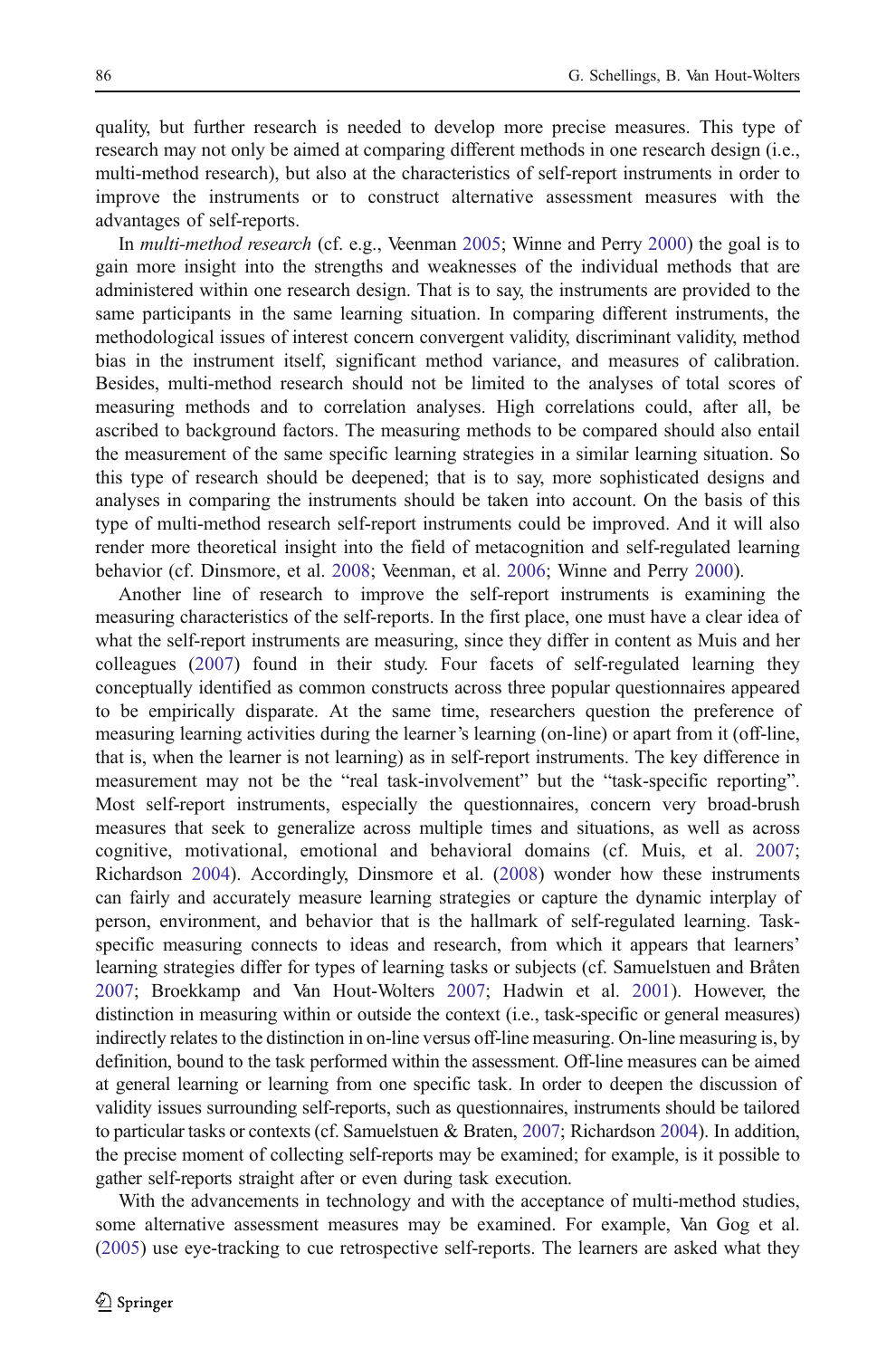thought during task execution while they watch the recordings of their eye-movements and mouse-keyboard actions. Karabenick et al. ([2007](#page-6-0)) use cognitive interviewing; that is, systematically interviewing the respondent after answering each individual item of a questionnaire. Magliano and colleagues (this issue) construct a computer tool that deduces reading strategies. In using the tool, the learners are asked self-report questions and the tool digitally labels the strategies mentioned.

In sum, the discussion about using self-reports to measure cognitive and metacognitive strategies is vivid; and more theoretical and practical considerations may be taken into account, as has been done in the studies that are included in this special issue.

#### Overview of articles in this special issue

This special issue brings together papers presented at the EARLI 2009 symposium "Measuring learning strategies: What are we measuring?" All contributions are searching for some kind of validation data concerning measuring learning strategies with self-report instruments or instruments derived from self-report measures. The five articles are followed by two commentaries by Danielle McNamara and by Marcel Veenman. In her commentary, McNamara also discusses some educational implications. Veenman especially comments on important methodological concerns.

In the first contribution a multi-method design is used. Schellings compares a taskspecific questionnaire with the think-aloud method. The aim of this study is to examine whether a more sophisticated design will result in a higher correlation between the questionnaire and think-aloud protocols than regularly reported. Both the questionnaire and the think-aloud method are directed at the same learning activities in the same learning task (i.e., studying a history text). In particular, the questionnaire is directly based on a taxonomy for coding think-aloud protocols in text studying. The questionnaire results are correlated with think-aloud protocol results. Furthermore, a case study is performed in which students first study the text while thinking aloud and then continue to think aloud while completing the questionnaire. As a result, differences between the ratings of activities on both instruments were compared in more depth.

In the second article by Bråten and Strømsø, a task-specific questionnaire is also used. This questionnaire is directed at readers' strategies exerted during comprehending and making connections across multiple expository texts (multiple-text paradigm). In their study, the researchers have constructed a self-report inventory focusing on strategic multiple-text processing in that specific task context (reading separate texts on a science topic). Respondents are instructed to monitor the strategies that they use while reading the texts and they are told they would receive some questions about what they did during reading. Through factor analysis the inventory reveals two dimensions of multiple-text comprehension strategies: one concerns the accumulation of pieces of information from the different texts; the other concerns elaboration across the different texts. These dimensions are compared with intratextual and intertextual comprehension measures, while taking the possible intervening role of prior knowledge into account.

Both Schellings and Bråten & Strømsø use a retrospective, off-line self-report instrument, whereas Magliano, and his colleagues Millis, the RSAT Development Team, Levinstein and Boonthum, examine an on-line instrument (third contribution). Their instrument is a computer-based reading assessment designed to measure readers' comprehension and spontaneous use of reading strategies while reading texts. In the tool, readers comprehend passages one sentence at a time, and are asked an indirect self-report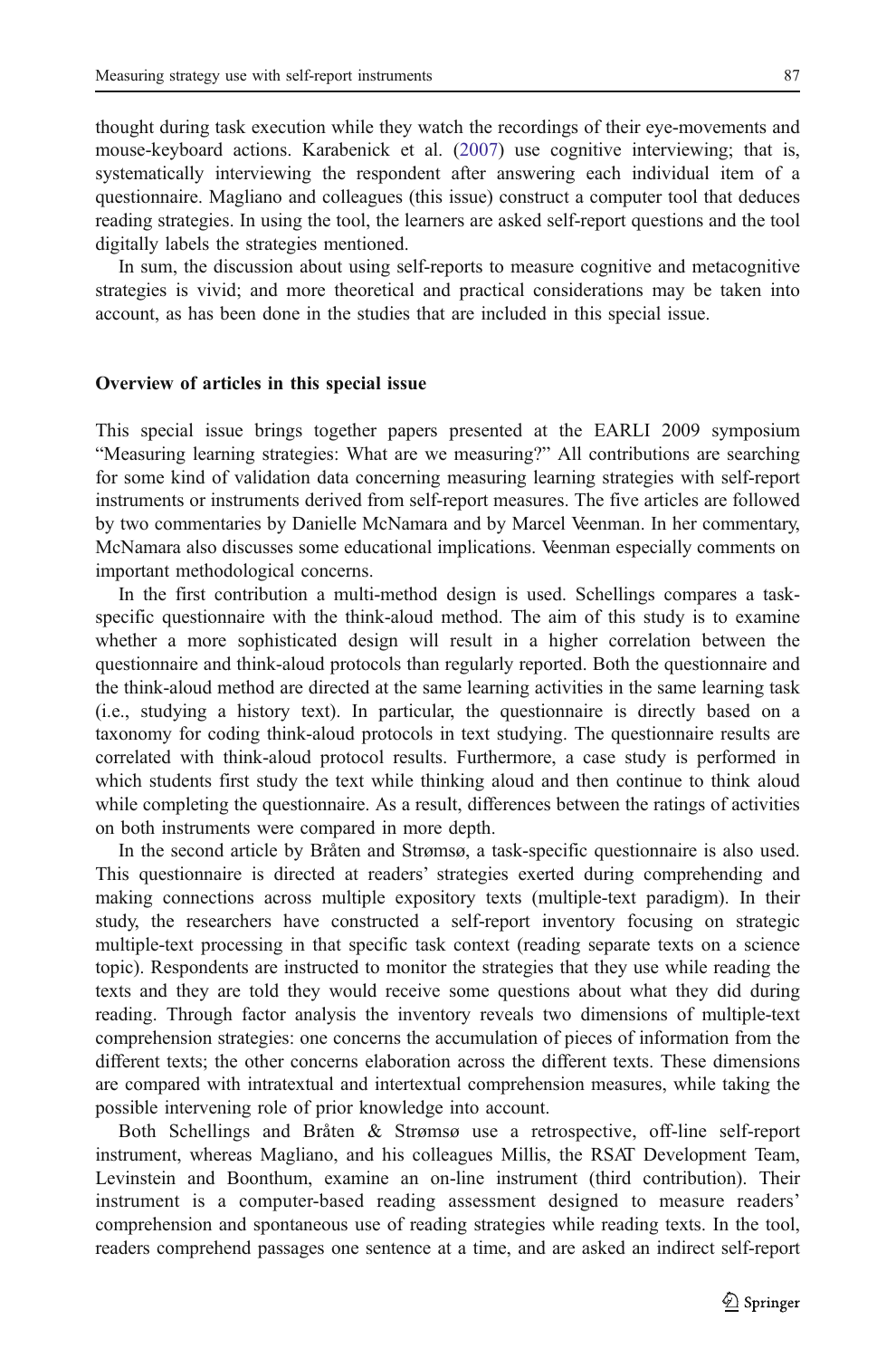("What are your thoughts regarding your understanding of the sentence in the context of the passage?") or a direct question (e.g., "Why X?") after reading each pre-selected target sentence. The indirect question is used to elicit self-reports from the readers about their strategies; the direct questions are designed to provide an assessment of comprehension. The answers are digitally analyzed through counting target words that are associated with strategies or with comprehension. The measures resulting from the RSAT tool are used to predict comprehension scores on standardized tests.

An on-line instrument which focuses on strategy performance is examined in the fourth contribution presented by Cromley and Azevedo. In their search for an alternative for selfreport questionnaires but maintaining their important advantages, i.e., group administration and simple scoring, they develop a domain-general and domain-specific multiple-choice strategy use measure. This method requires readers to enact a strategy. It measures whether readers perform the strategy accurately by posing multiple-choice questions. Cromley and Azevedo examine their instrument with three samples as part of a series of studies testing a model of reading comprehension. In the three studies, their instrument is correlated with standard reading comprehension and component measures of reading, including vocabulary, word reading, inference and background knowledge. In addition to searching for the convergent validity among the different instruments, commonality analysis is also performed to examine to what degree strategy use may contribute to single-text comprehension.

A more methodological query is presented in the last contribution of this special issue. Winne and Muis explore the validity of two measures of calibration (judgment accuracy). Learners' accuracy in estimating what they know is critical to learning effectively. In essence, accuracy ratings are a type of self-report used in conjunction with a specific task. Moreover, they not only contextualize learners' estimation of their cognitive ability, but they also involve a kind of test to correlate performance estimates with real outcomes. Winne and Muis provide their participants with three knowledge tests, after which the learners judge the correctness for each answer provided. Because of distributional assumptions that data challenge, researchers generally prefer the Goodman-Kruskall gamma coefficient (G) as the appropriate measure of calibration rather than the signal detection theory's d' statistic. Winne and Muis question this by reviewing literature and by empirically comparing G and d'. Furthermore, they examine whether a learner's calibration varies across three domains of knowledge.

In all, the five different contributions all examine theoretical, methodological and practical issues concerning measuring strategy use by self-report instruments or their derivates. The instruments differ in off-line versus on-line measuring, but all instruments that are described relate to task-specific measuring. After the EARLI-2009 symposium "Measuring learning strategies: What are we measuring?", the presented papers were extended and elaborated into contributions handling diverse kinds of validation data concerning self-report instruments for measuring learning strategies and issues of calibration. By bringing together these contributions, new insights may evolve concerning self-report instruments. All articles contribute to the search for practically useable learning strategy measures suited for large group administration.

Open Access This article is distributed under the terms of the Creative Commons Attribution Noncommercial License which permits any noncommercial use, distribution, and reproduction in any medium, provided the original author(s) and source are credited.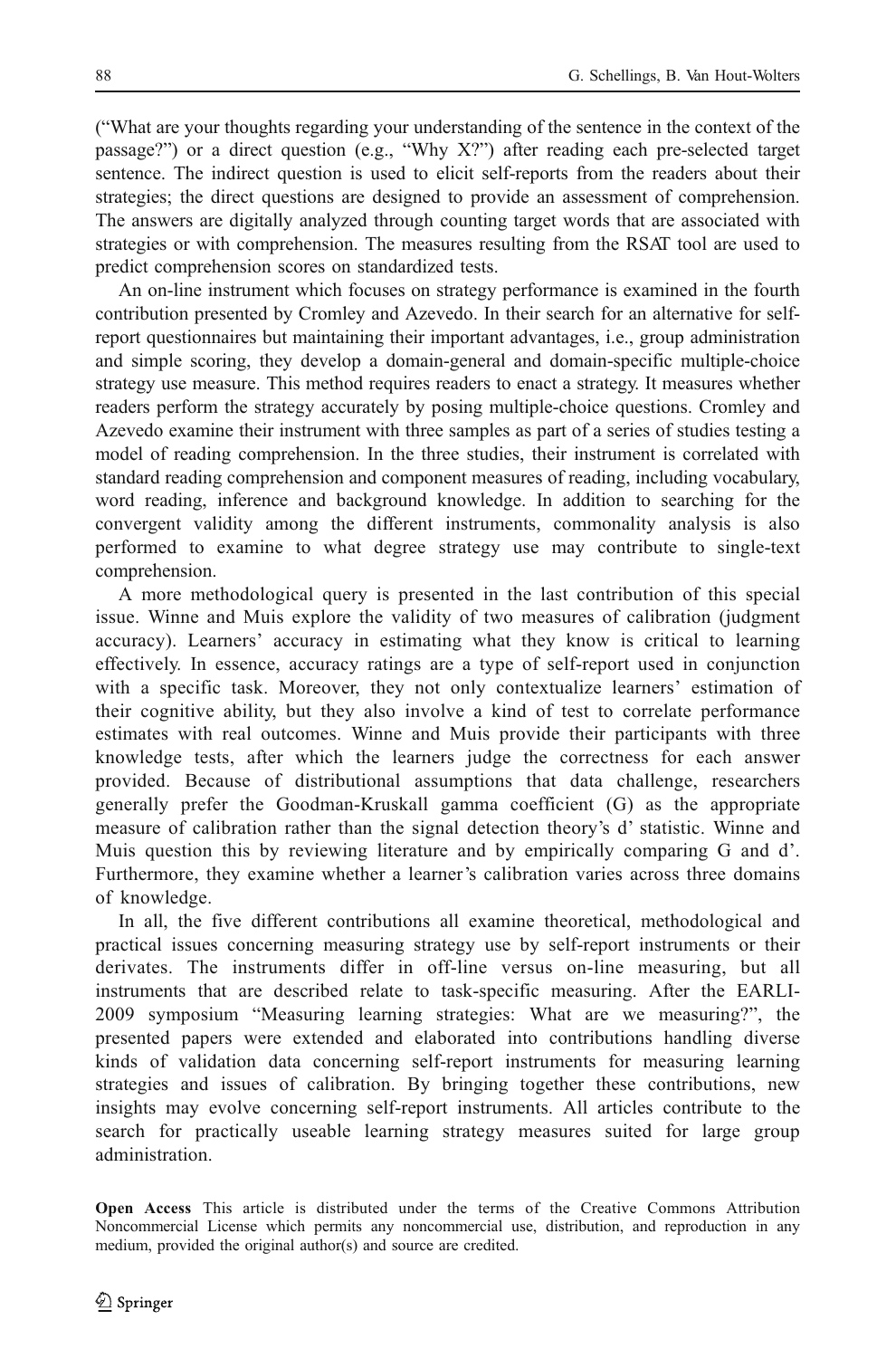# <span id="page-6-0"></span>**References**

- Aarnoutse, C. A. J., & Schellings, G. L. M. (2003). Learning reading strategies by triggering reading motivation. Educational Studies, 29, 387–409.
- Alexander, P. A. (2006). Psychology in learning and instruction. Upper Saddle River (NJ): Pearson Prentice Hall.
- Broekkamp, H., & Van Hout-Wolters, B. H. A. M. (2007). Students adaptation of study strategies when preparing for classroom tests. Educational Psychology Review, 19, 228–401.
- Burke Johnson, R., & Onwuegbuzie, A. J. (2004). Mixed methods research: A research paradigm whose time has come. Educational Researcher, 33(7), 14-26.
- Cohen, L., Manion, L., Morrison, K. (2007). Research methods in education. (6th ed.) Routledge Falmer
- Dinsmore, D. L., Alexander, P. A., & Loughlin, S. M. (2008). Focusing the conceptual lens on metacognition, self-regulation, and self-regulated learning. Educational Psychology Review, 20, 391–409.
- Greene, J. A., & Azevedo, R. (2010). The measurement of learners' self-regulated cognitive and metacognitive processes while using computer-based learning environments. Educational Psychologist, 45, 203–209.
- Hadwin, A. L., Winne, P. H., Stockley, D. B., Nesbit, J. C., & Woszczyna, C. (2001). Context moderates students' self-reports about how they study. Journal of Educational Psychology, 93, 477–487.
- Karabenick, S. A., Woolley, M. E., Friedel, J. M., Ammon, B. V., Blazevski, J., Bonney, C. R., et al. (2007). Cognitive processing of self-report items in educational research: Do they think what we mean? Educational Psychologist, 42(3), 139–151.
- Mevarech, Z., & Fridkin, S. (2006). The effects of IMPROVE on mathematical knowledge, mathematical reasoning, and metacognition. Metacognition and Learning, 1, 85–97.
- Muis, K. R., Winne, P. H., & Jamieson-Noel, D. (2007). Using a multitrait-multimethod analysis to examine conceptual similarities of three self-regulated learning inventories. British Journal of Educational Psychology, 77, 177–195.
- Perry, N. E., & Winne, P. H. (2006). Learning from learning kits: gStudy traces of students' self-regulated engagements with computerized content. Educational Psychology Review, 18, 211-228.
- Pintrich, P. R. (2004). A conceptual framework for assessing motivation and self-regulated learning in college students. Educational Psychology Review, 16(4), 385–408.
- Pintrich, P. R., & De Groot, E. V. (1990). Motivational and self-regulated learning components of classroom academic performance. Journal of Educational Psychology, 82, 33–40.
- Richardson, J. T. E. (2004). Methodological issues in questionnaire-based research on student learning in higher education. Educational Psychology Review, 16, 347–358.
- Samuelstuen, M. S., & Bråten, I. (2007). Examining the validity of self-reports on scales measuring students' strategic processing. British Journal of Educational Psychology, 77, 351–378.
- Schellings, G. L. M., Aarnoutse, C. A. J., & Van Leeuwe, J. (2006). Third-grader's think aloud protocols: Types of reading activities in reading an expository text. Learning and Instruction, 16, 549–568.
- Schraw, G., & Dennison, R. S. (1994). Assessing metacognitive awareness. Contemporary Educational Psychology, 19, 460–475.
- Van der Stel, M., & Veenman, M. J. V. (2008). Relation between intellectual ability and metacognitive skillfulness as predictors of learning performance of young students performing tasks in different domains. Learning and Individual Differences, 18, 128–134.
- Van Gog, T., Paas, F., Van Merriënboer, J. J. G., & Witte, P. (2005). Uncovering the problem- solving process: Cued retrospective reporting versus concurrent and retrospective reporting. Journal of Experimental Psychology. Applied, 11(4), 237–244.
- Van Hout-Wolters, B. H. A. M. (2000). Assessing self-directed learning. In P. R. J. Simons, J. van der Linden, & T. Duffy (Eds.), New learning (pp. 83–101). Dordrecht: Kluwer.
- Van Hout-Wolters, B. H. A. M. (2009). Leerstrategieën meten. Soorten meetmethoden en hun bruikbaarheid in onderwijs en onderzoek. [Measuring Learning strategies. Different kinds of assessment methods and their usefulness in education and research]. Pedagogische Studiën, 86, 103–110.
- Van Hout-Wolters, B. H. A. M., Simons, P. R. J., & Volet, S. (2000). Active learning: Self-directed learning and independent work. In P. R. J. Simons, J. L. van der Linden, & T. M. Duffy (Eds.), New learning (pp. 21–37). Dordrecht: Kluwer.
- Veenman, M. V. J. (2005). The assessment of metacognitive skills: What can be learned from multimethod designs? In C. Artelt & B. Moschner (Eds.), Lernstrategien und Metakognition: Implikationen für Forschung und Praxis (pp. 75–97). Berlin: Waxmann.
- Veenman, M. V. J. (2011). Learning to self-monitor and self-regulate. In R. Mayer & P. Alexander (Eds.), Handbook of research on learning and instruction (pp. 197–218). New York: Routledge.
- Veenman, M. V. J., Van Hout-Wolters, B. H. A. M., & Afflerbach, P. (2006). Metacognition and learning: Conceptual and methodological considerations. Metacognition and Learning, 1(1), 3–15.